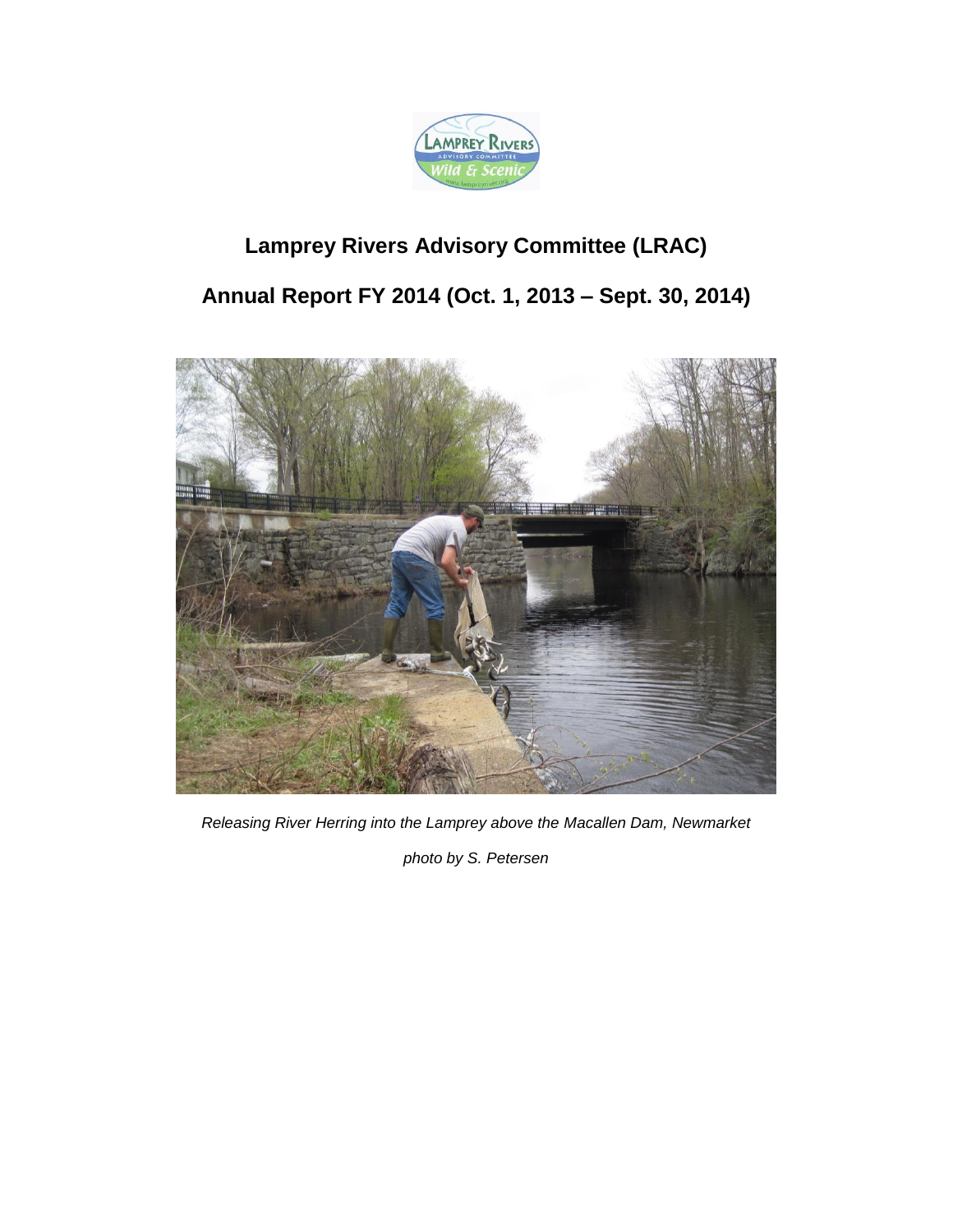River herring once choked rivers in the spring as they made their annual migration from the sea back to native spawning grounds inland. These runs have largely died due to dams and other obstacles common to most modern rivers. The Lamprey River is an exception and has one of the strongest runs on the East Coast. Investments of time, money, and energy to help the fish overcome the obstacles have produced tangible results. The fish ladder at Macallen Dam in Newmarket passed over 90,000 fish this year. Upstream at Wiswall Falls in Durham, the fish ladder there passed 30,000 fish. New Hampshire Fish and Game transports fish up to Pawtuckaway Lake so that as much habitat is utilized as possible despite obstacles higher in the river's drainage area.

The fish being released here came up the ladder and were part of a public education event to build awareness of the fish and their importance to the river. Participants were also able to see and handle baby American eels (glass eels) and a few juvenile sea lampreys that also make use of the fish ladder.

The presence of thousands of imperiled river herring is one of the factors that earned the Lamprey River's designation as a Wild and Scenic River. Something's fishy here and that is, as the U.S. Congress acknowledges, an "outstandingly remarkable resource."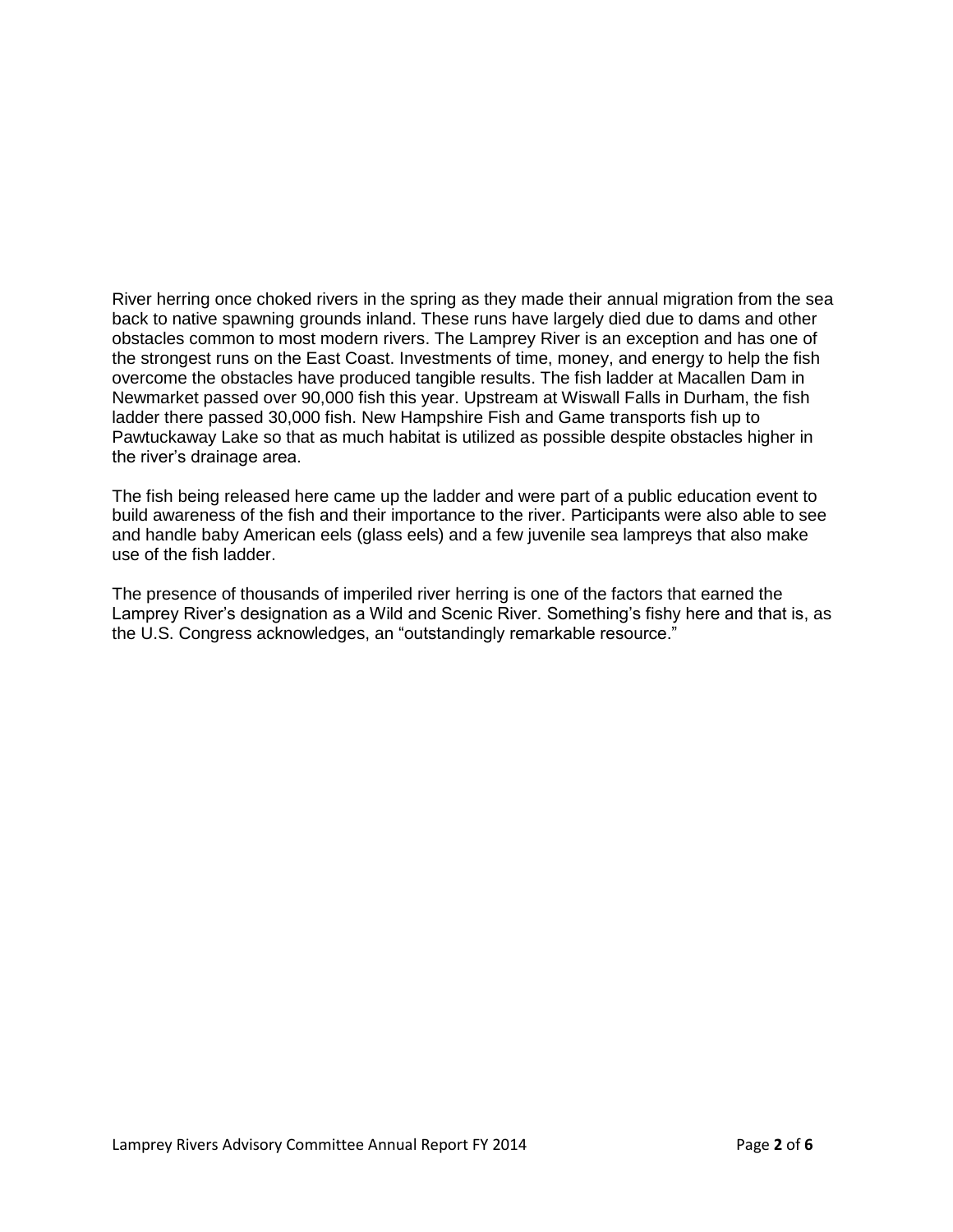

**LRAC Accomplishments:** The LRAC had another busy and productive year. Representatives from most of the fourteen towns in the Lamprey River watershed worked hard to begin implementing the comprehensive rivers management plan with help from towns, planning commissions, land protection organizations, wildlife professionals, and citizens. The final plan was approved on Sept. 26, 2013 and is available at town offices and on [www.lampreyriver.org.](www.lampreyriver.org)

# **Land Protection:**

- Working with partners such as the Southeast Land Trust, the Natural Resource Conservation Service, The Nature Conservancy, town conservation commissions, and others, the Wild and Scenic Subcommittee continued to provide expertise toward protecting ecologically significant land along the river. The total protected since 1999 is 2803 acres and 9.98 miles of river frontage. For every \$3 of LRAC money spent, an additional \$7 was leveraged from other sources.
- Updated and more accurate flood maps were produced for the Lamprey. These maps will be very useful in helping to identify and prioritize land protection efforts going forward.
- Because the infusion of new land protection money is difficult to secure, the land protection team began work on recognizing protective efforts by landowners that improve soils and water in and along the rivers.

## **Education and Outreach:**

- The committee's website, [www.lampreyriver.org,](http://www.lampreyriver.org/) continued to be a public clearing house of Lamprey River information and resources.
- LRAC displays at public events invited local folks to learn about the river and gave them a chance to share concerns.
- In April, the workgroup partnered with New Hampshire Fish and Game to educate the public about river herring at the "Herring Aid" event at the Macallen Dam in Newmarket. Children and adults helped to count the fish and escort them from the fish ladder holding tank to the river where they were released.
- For the sixth year, the Wild and Scenic Subcommittee funded small grants up to \$5000 each for creative and worthwhile projects. Special invitations were sent to towns to work on partnership projects. The Town of Lee used its Small Grant to document wildlife and habitat resources at the town's Rothwell conservation property on Route 152. Public paths will be designed and prepared based on the findings. Future projects might include planning and building rain gardens at local schools.
- Four fourth grade classes from Mast Way School in Lee made extensive use of The Lamprey River Curriculum, culminating in a field trip to Mary Blair Park where they performed water quality tests, studied aquatic invertebrates, took the history tour, and learned about the risks of building in a floodplain.
- In a partnership with Epping Summer Recreation, children were given the opportunity to become Lamprey Rivers Junior Rangers. Participants learned about Lamprey River geography, history, wildlife, recreational opportunities and safety, and current pollution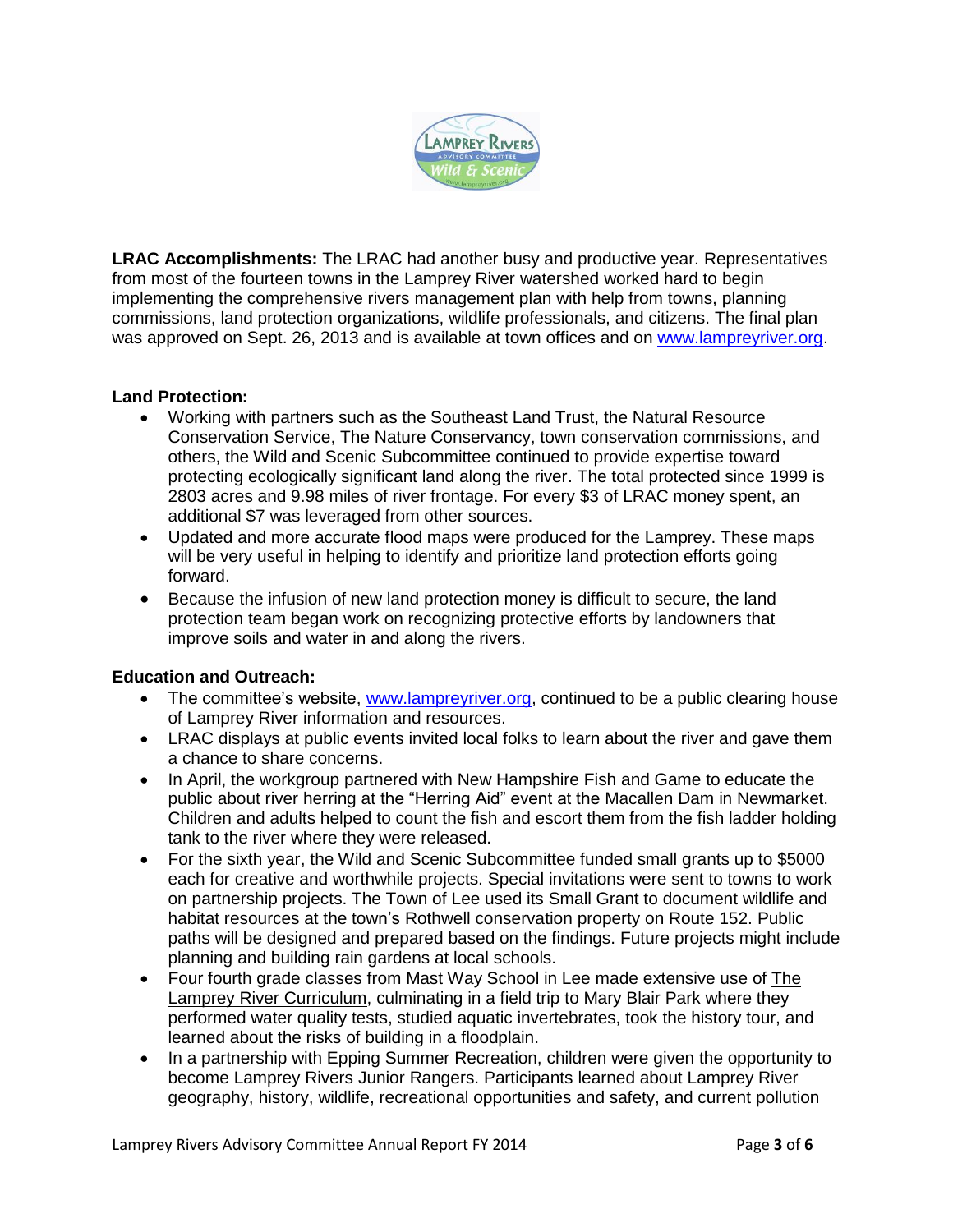issues. Fifteen young ambassadors were awarded patches and are ready to share their knowledge of the river. A similar program is available for families to do on their own at [www.lampreyriver.org.](http://www.lampreyriver.org/)

 A summer recreational series, "Hike It, Bike It, Like It" offered guided tours of three of the Lamprey's key historical and natural areas. The series will be offered again in 2015.

### **Wildlife and Ecology:**

- The Macallen Dam fish ladder passed 90,000 river herring this spring and the Wiswall fish ladder passed 30,000. The next obstacle to full access is Wadleigh Falls in Lee. A study by New Hampshire Fish and Game showed that no fish pass the steep falls there despite the breached dam. No plans for a fish ladder are being pursued, but researchers are looking at ways to improve passage at the site by rearranging rocks to slow flow, lower the slope, and create rest areas.
- As a follow-up to two previous studies on endangered brook floater mussels and other rare mussels, a final study was commissioned. Preliminary data show that brook floaters are critically imperiled and extirpation seems likely. No new adults were found and no juveniles were encountered. The cause of the decline appears to be burial from flooding events, but acidic conditions or unsuitable water quality have not been ruled out.
- Based on recommendations in a tributary fish survey from 2011, research was commissioned to study which culverts pose the greatest problems for fish migration. Results will serve as a starting point for partnerships with towns to address the problems.
- A video featuring naturalist/artist David Carroll and the importance of local turtles was pursued. The final product should be available in 2015.

#### **History:**

In 2013, LRAC led the petition in Durham to have Wiswall Falls park officially named in memory of John Hatch, artist and key proponent of the Lamprey River. A fourth and final panel for the Wiswall Falls kiosk featuring John Hatch was completed. In total, two panels now tell the history of the site, one explains the balancing act between historical preservation and fish passage, and the fourth panel highlights the efforts of citizens to protect the Lamprey River.

#### **Recreation:**

- Paddling on the Lamprey is a key activity for many. Certain stretches are not navigable due to downed trees and other large woody material. The committee has partnered with the Lamprey River Watershed Association and representatives from paddling and fish conservation groups to study the feasibility of relocating some of the material to improve passage and reduce the need to portage over sometimes steep slopes. The topic is complicated and often controversial. Care must be taken before any changes are made.
- The Lee Public Canoe Access was a gift from the Wild and Scenic Subcommittee to the Town of Lee in 2011. The subcommittee has designed and funded a permanent sign to replace the temporary sign at the site. At the time of this report, installation was being planned.

#### **Water Quality and Quantity:**

 LRAC has long supported the volunteer monitoring efforts of the Lamprey River Watershed Association to test and report water quality data and that tradition was continued in 2014. With severe reductions in state support for water quality monitoring,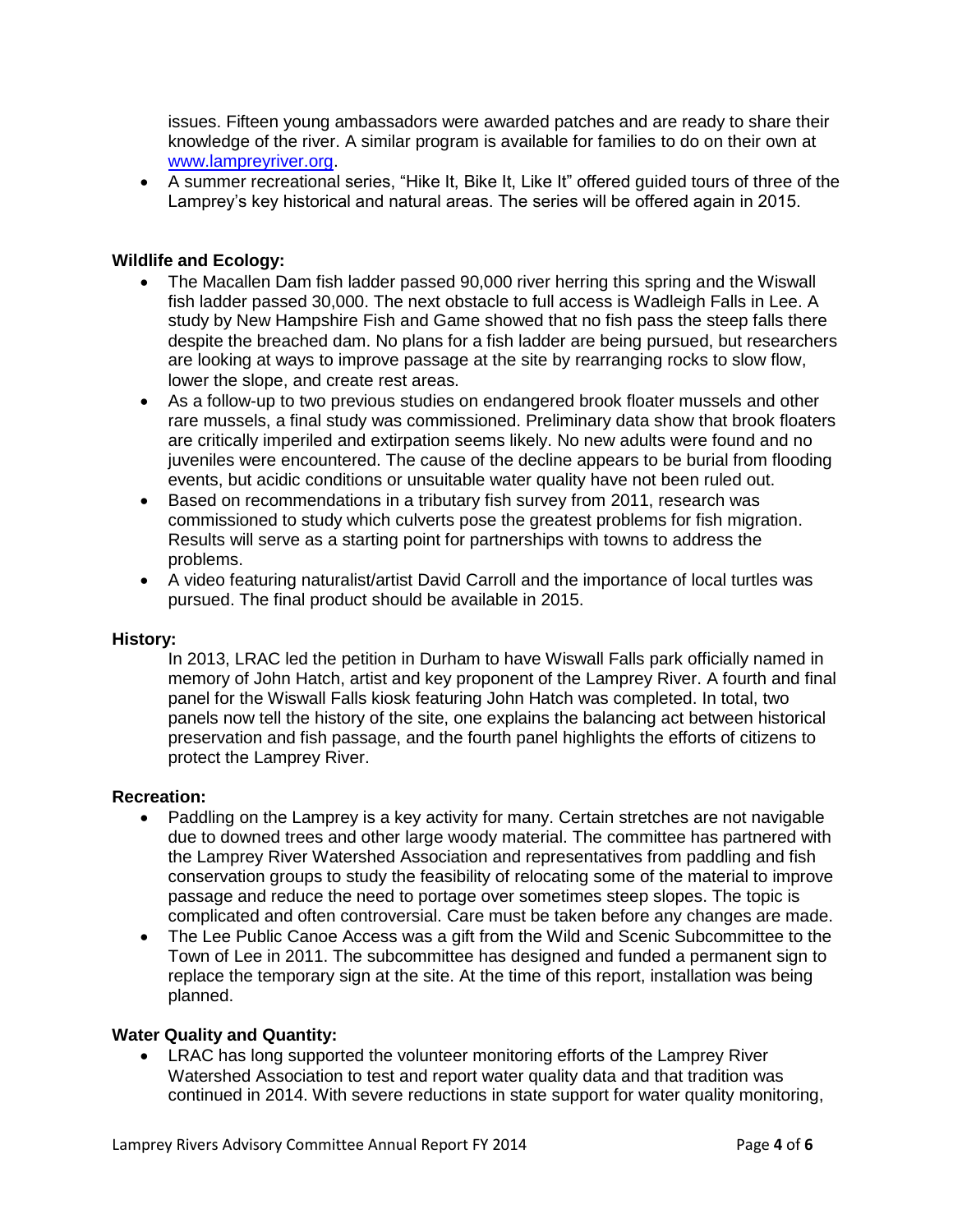Wild and Scenic Subcommittee funding ensured that years of data were not interrupted. Results were reported to the Volunteer River Assessment Program and are available at the New Hampshire Dept. of Environmental Services.

The water quality workgroup spent significant time collating years of data from multiple  $\bullet$  . sources with the goal of making these data more accessible and understandable to the public.

#### **Project Review:**

- The project review workgroup reviewed and commented on several projects that were submitted to the state for environmental permits. Among the most significant were plans for parking expansion at the New England Dragway in Epping, parking expansion at a daycare facility in Epping, a 42 lot subdivision in Nottingham, and the Route 108 widening project in Durham-Newmarket. The committee does not have the authority to approve or deny permits, but its comments are considered by NHDES prior to issuance of permits.
- Several complaints or concerns about the river were investigated. When appropriate, the committee notified NHDES and requested follow-up.

Plans for 2015 and Issues to Watch: The full committee will continue its main duties to work on issues identified in the 2013 Lamprey Rivers Management Plan and review projects proposed for the quarter mile corridor around the designated rivers. The land protection workgroup will continue to be a strong presence in multiple on-going efforts to protect and conserve land along the Lamprey River. The Wild and Scenic Subcommittee plans to fund small grants again in 2015 and pursue outreach projects that engage citizens to appreciate the river's resources. Partnering with the Lamprey River Watershed Association and others, the LRAC will continue to support research, volunteer water quality monitoring, and outreach efforts. The water issues workgroup will continue to rebuild and reinvigorate its efforts.

Respectfully submitted by

Joseph Foldel

Joseph Foley, Wild and Scenic chair Lamprey Rivers Advisory Committee

Lamprey Rivers Advisory Committee Annual Report FY 2014

Page 5 of 6